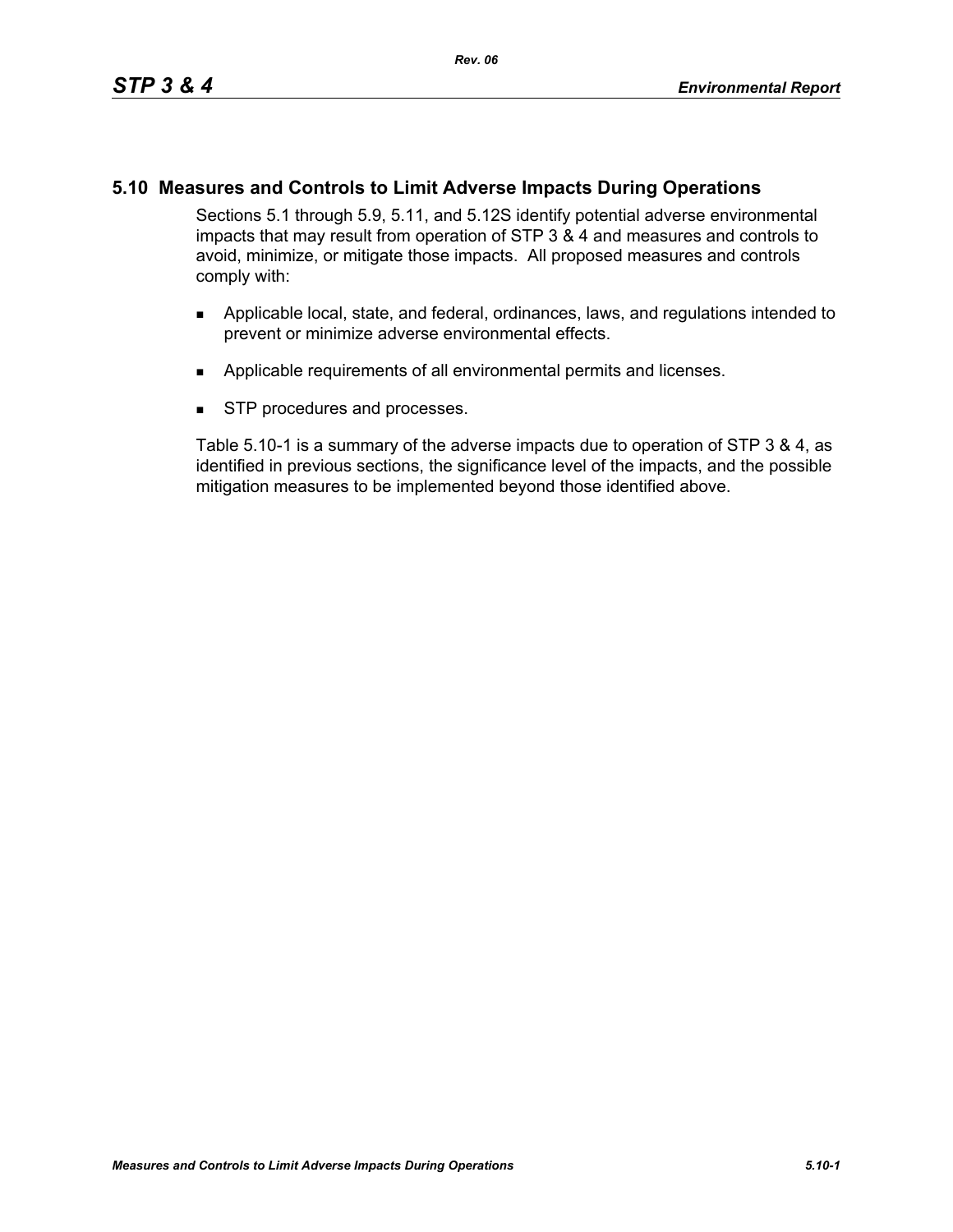| Impact                                                                      | <b>Description of Potential Impact</b>                                                                                                                                                                                        | <b>Potential</b><br>Impact<br><b>Significance</b><br>[1] | <b>Planned Control Program</b>                                                                                                                                                                                                                                                                                                                                                                                                                                                                                                                                               |
|-----------------------------------------------------------------------------|-------------------------------------------------------------------------------------------------------------------------------------------------------------------------------------------------------------------------------|----------------------------------------------------------|------------------------------------------------------------------------------------------------------------------------------------------------------------------------------------------------------------------------------------------------------------------------------------------------------------------------------------------------------------------------------------------------------------------------------------------------------------------------------------------------------------------------------------------------------------------------------|
| 5.1 Land-Use Impacts                                                        |                                                                                                                                                                                                                               |                                                          |                                                                                                                                                                                                                                                                                                                                                                                                                                                                                                                                                                              |
| 5.1.1 The Site<br>and Vicinity                                              | Approximately 90 acres of land will be<br>permanently dedicated to the plant until<br>decommissioning. [2]                                                                                                                    | $\mathsf S$                                              | There are no practical measures of mitigation for this impact.                                                                                                                                                                                                                                                                                                                                                                                                                                                                                                               |
|                                                                             | Salt deposition affects to vegetation potentially<br>impacting land use in the surrounding area.                                                                                                                              | $\mathsf{S}$                                             | Salt deposition in the immediate vicinity of the cooling tower, out<br>to 660 feet from the centerline of the cooling towers, is predicted<br>to have a maximum of 160 pounds per acre per month during the<br>Summer season. Salt deposition in all areas greater than 1600<br>feet from the centerline of both the cooling towers will be below<br>8.9 pounds per acre per month, which is the NUREG-1555<br>threshold for leaf damage. Cooling tower and heat dissipation<br>system will be monitored for operate under rules and regulations<br>governing these systems. |
|                                                                             | Offsite land use impacts attributed to operations<br>workforce population growth. Increase in<br>development for commercial and residential<br>purposes. [2]                                                                  | $S-M$                                                    | Maintain communication with local and regional government to<br>disseminate project information so they have the opportunity to<br>plan accordingly.                                                                                                                                                                                                                                                                                                                                                                                                                         |
|                                                                             | Operation of new units would result in an<br>increase in the total volume of solid waste<br>generated at the STP site. [2]                                                                                                    | $\mathsf{S}$                                             | All federal, Texas, and local requirements and standards would<br>be met regarding handling, transportation, and offsite land<br>disposal of the solid waste at licensed facilities. STPNOC has<br>recycling and waste minimization programs currently in place.                                                                                                                                                                                                                                                                                                             |
| 5.1.2<br><b>Transmission</b><br><b>Corridors and</b><br><b>Offsite Area</b> | Impacts to offsite land from disposal of<br>radiological (low and high level) and non-<br>radiological wastes that would be generated at<br>STP 3 & 4. The wastes would be disposed of in<br>offsite disposal facilities. [2] | S                                                        | Disposal area(s) for non-radiological and low level radiological<br>waste would be a permitted waste disposal facility with a land use<br>designated for such activities. For high level wastes. Disposal<br>area would be operated under appropriate regulations and<br>guidelines until such time an NRC-licensed high-level waste<br>disposal facility is constructed. At that time, the storage area<br>could be restored for other uses.                                                                                                                                |

Measures and Controls to Limit Adverse Impacts During Operations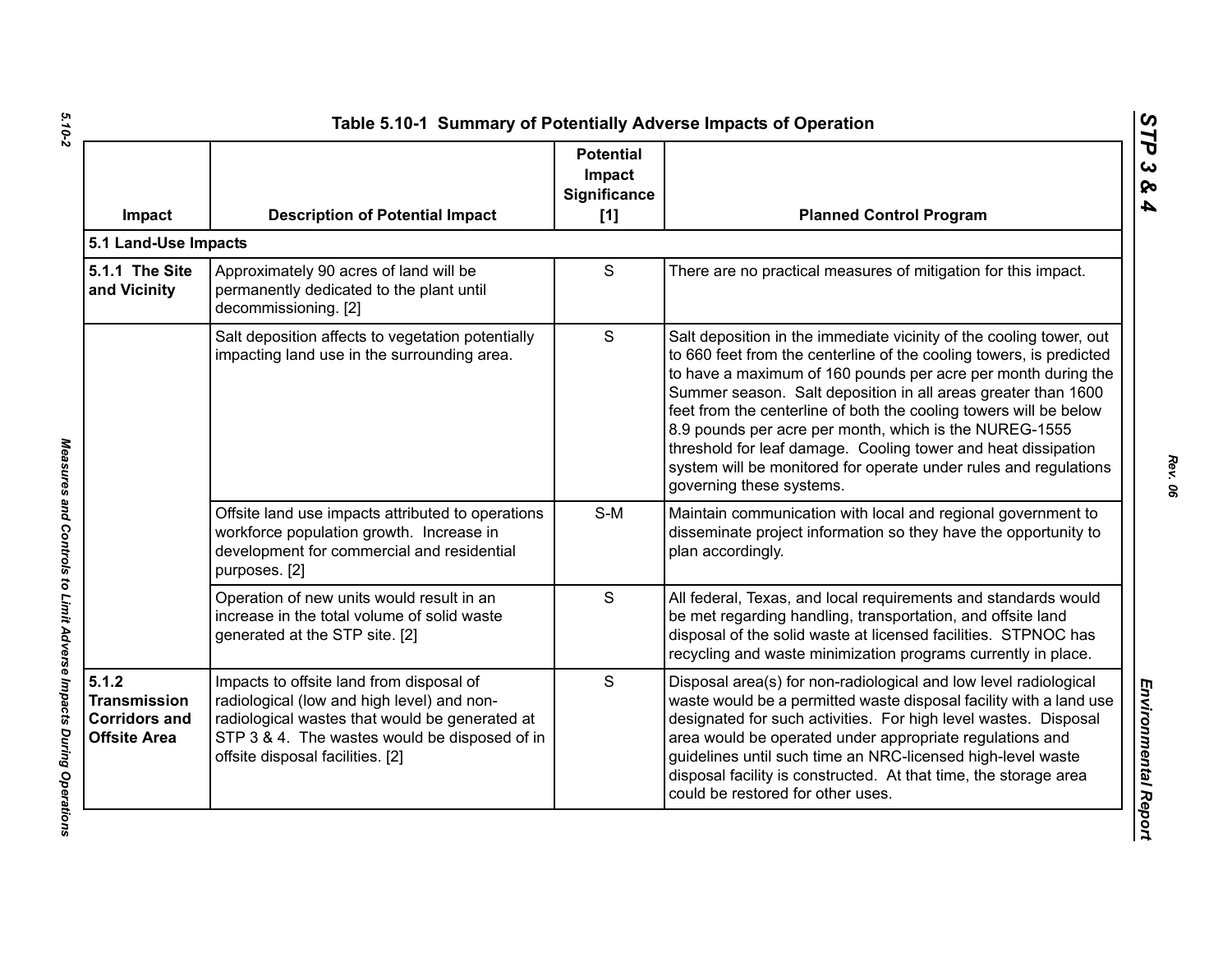| Impact                                                                               | <b>Description of Potential Impact</b>                                                                                                                                                                                                                                                                                                                                                                                                                       | <b>Potential</b><br>Impact<br>Significance<br>[1] | <b>Planned Control Program</b>                                                                                                                                                                                                                                                                                                                                                                                                                                                                                                       |
|--------------------------------------------------------------------------------------|--------------------------------------------------------------------------------------------------------------------------------------------------------------------------------------------------------------------------------------------------------------------------------------------------------------------------------------------------------------------------------------------------------------------------------------------------------------|---------------------------------------------------|--------------------------------------------------------------------------------------------------------------------------------------------------------------------------------------------------------------------------------------------------------------------------------------------------------------------------------------------------------------------------------------------------------------------------------------------------------------------------------------------------------------------------------------|
| 5.1.3 Historic<br><b>Properties</b>                                                  | Potential impacts to historic resources due to<br>operation of project.                                                                                                                                                                                                                                                                                                                                                                                      | <b>NA</b>                                         | Texas Historical Commission concurs that ongoing operations<br>and maintenance activities of STP 1 & 2 would have no effect on<br>historic properties. Since no additional corridors are required for<br>STP 3 & 4, there should also be no effect on historic properties.                                                                                                                                                                                                                                                           |
| 5.2 Water-Related Impacts                                                            |                                                                                                                                                                                                                                                                                                                                                                                                                                                              |                                                   |                                                                                                                                                                                                                                                                                                                                                                                                                                                                                                                                      |
| 5.2.1<br>Hydrologic<br><b>Alterations and</b><br><b>Plant Water</b><br><b>Supply</b> | Potential hydrologic impacts from the withdrawal<br>from the Chicot Aquifer. Makeup water for the<br>ultimate heat sink (mechanical draft cooling<br>towers) would be pumped from five existing and<br>at least one additional groundwater well. [2]                                                                                                                                                                                                         | S                                                 | Total site groundwater demand remains below the site<br>groundwater permit limit. The MCR and Colorado River are<br>alternative water sources if required. Additional well(s) would be<br>permitted under applicable CPGCD and TCEQ requirements, and<br>would not involve a request for an increase in the permit limit.<br>Withdrawal groundwater from the deep confined Chicot aquifer,<br>limiting impacts to those local wells in the deep aquifer.<br>Conduct groundwater monitoring as required by groundwater use<br>permit. |
| 5.2.2 Water-Use<br>Impacts                                                           | Potential hydrologic impacts to the Colorado<br>River from pumping of water to the MCR. Water<br>would be withdrawn from the Colorado River and<br>added to the MCR to replace water lost to<br>evaporation, seepage, blowdown from the MCR,<br>and as needed as the result of maximum<br>operating conditions at the rate of 22,799 gpm<br>during normal operations and 47,489 gpm during<br>maximum operations, as contained in the current<br>permit. [2] | S                                                 | No mitigation would be required.                                                                                                                                                                                                                                                                                                                                                                                                                                                                                                     |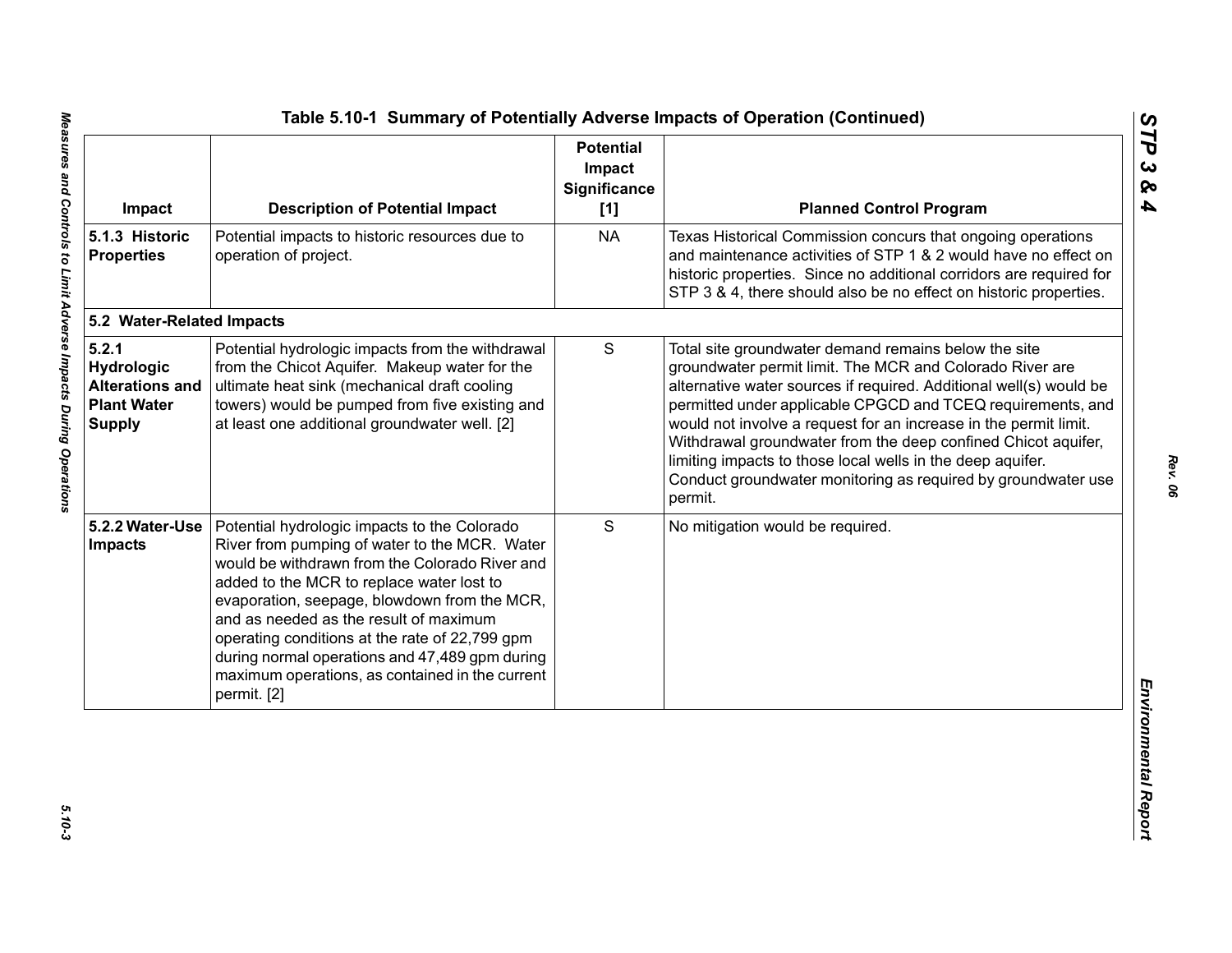| Impact                                     | <b>Description of Potential Impact</b>                                                                                                                                                                                                                                                                                                                                                             | <b>Potential</b><br>Impact<br>Significance<br>$[1]$ | <b>Planned Control Program</b>                                                                                                                                                                                                                                                                                                                                                                                                                                                                                                                                         |
|--------------------------------------------|----------------------------------------------------------------------------------------------------------------------------------------------------------------------------------------------------------------------------------------------------------------------------------------------------------------------------------------------------------------------------------------------------|-----------------------------------------------------|------------------------------------------------------------------------------------------------------------------------------------------------------------------------------------------------------------------------------------------------------------------------------------------------------------------------------------------------------------------------------------------------------------------------------------------------------------------------------------------------------------------------------------------------------------------------|
| 5.2.3 Water<br><b>Quality Impacts</b>      | Potential water quality impacts to the Colorado<br>River from discharges from the MCR, which<br>would receive and dilute all STP 3 & 4 water and<br>wastewater discharges. Discharges to the<br>Colorado River are anticipated to be needed<br>when water quality deteriorates in the MCR.<br>Discharge limits would be established by the<br>Texas Commission on Environmental Quality<br>(TCEQ). | S                                                   | Obtain Texas Pollution Discharge Elimination System (TPDES)<br>permit and comply with its discharge limits and monitoring<br>requirements.                                                                                                                                                                                                                                                                                                                                                                                                                             |
| 5.3 Cooling System Impact                  |                                                                                                                                                                                                                                                                                                                                                                                                    |                                                     |                                                                                                                                                                                                                                                                                                                                                                                                                                                                                                                                                                        |
| 5.3.1 Intake<br><b>System</b>              | Entrainment, impingement and entrapment of<br>aquatic organisms at the power plant water<br>intake structure. [2]                                                                                                                                                                                                                                                                                  | S                                                   | Intake structure is designed with the "Best Available Technology."<br>The MCR is a closed cycle cooling system that minimizes<br>withdrawal of river water. Impingement, entrainment and<br>entrapment were minimized by other design features: (1) the<br>intake was oriented in such a way as to reduce attractant flows,<br>(2) the approach velocity at the traveling screens was designed to<br>be 0.5 fps or less, and (3) the RMPF was equipped with a fish<br>"handling and bypass" system. This is a pre-existing system, so<br>no mitigation is anticipated. |
| 5.3.2<br><b>Discharge</b><br><b>System</b> | The addition of STP 3 & 4 is expected to<br>increase the frequency of blowdown from the<br>MCR to the Colorado River. [2]                                                                                                                                                                                                                                                                          | S                                                   | Obtain TPDES permit and comply with its discharge limits and<br>monitoring requirements. The MCR would be operated such that<br>discharges would not be made when the river flow is less than<br>800 cubic feet per second (cfs) and the volume would not exceed<br>12.5% of river flow, allowing a dilution of the already diluted STP<br>3 & 4 cooling system effluent of at least 8.                                                                                                                                                                                |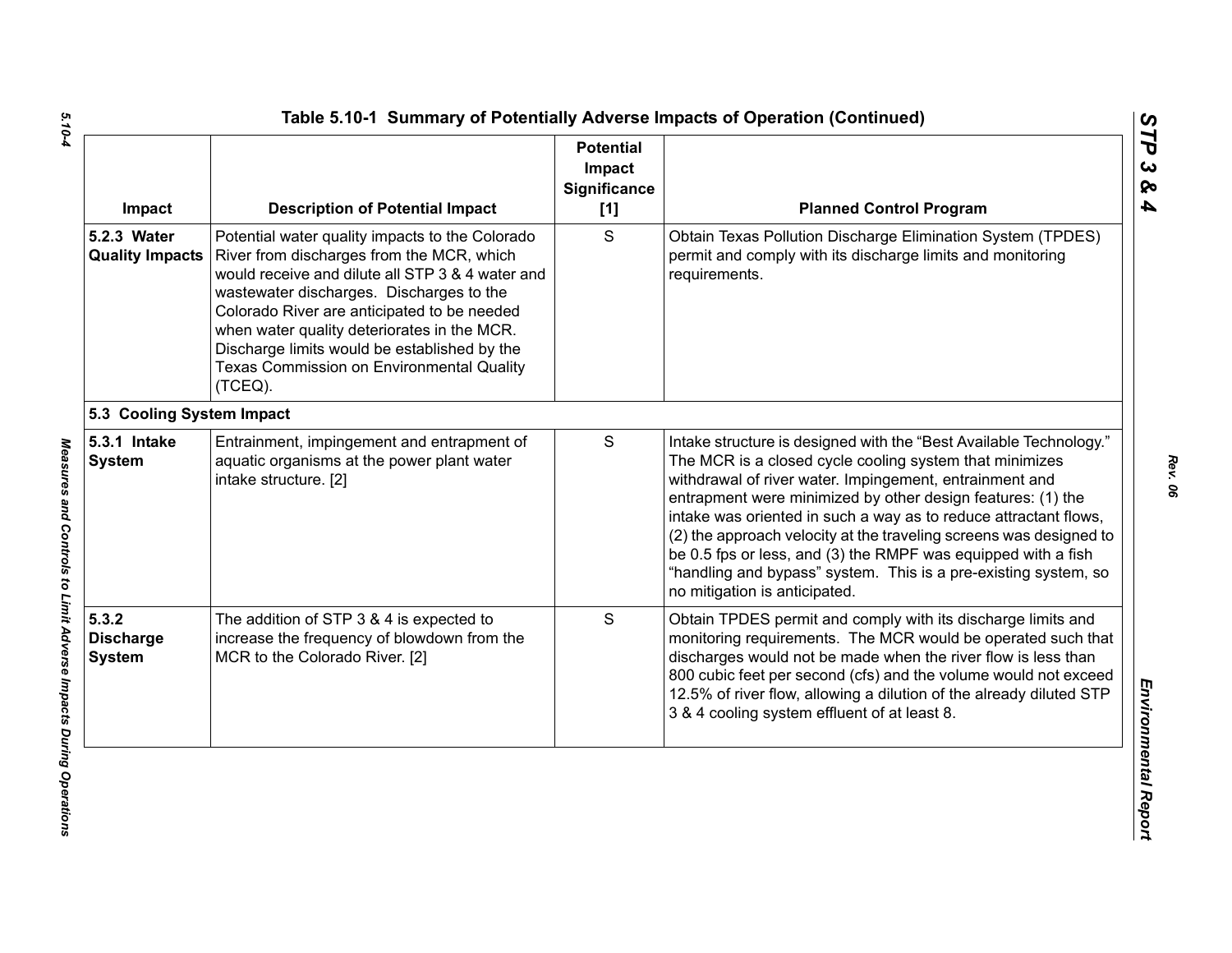| Impact                                                            | <b>Description of Potential Impact</b>                                                                                                                                                                                                                                                             | <b>Potential</b><br>Impact<br><b>Significance</b><br>[1] | <b>Planned Control Program</b>                                                                                                                                                                                                                                                                                                                                                                                   |
|-------------------------------------------------------------------|----------------------------------------------------------------------------------------------------------------------------------------------------------------------------------------------------------------------------------------------------------------------------------------------------|----------------------------------------------------------|------------------------------------------------------------------------------------------------------------------------------------------------------------------------------------------------------------------------------------------------------------------------------------------------------------------------------------------------------------------------------------------------------------------|
|                                                                   | Non-radioactive wastewater discharges will<br>increase as a result of the operation of the new<br>units' operation, such as additional cooling water<br>system blowdown, permitted wastewater from<br>the new units' auxiliary system, and storm water<br>runoff from new impervious surfaces. [2] | S                                                        | Discharges would be in accordance with applicable TCEQ water<br>quality standards. STPNOC will revise the existing Storm Water<br>Pollution Prevention Plan (SWPPP). The impacts due to the new<br>impervious surfaces will be negligible due to Best Management<br>Practices.                                                                                                                                   |
|                                                                   | Impacts to the Colorado River riverbed due to<br>discharge from the MCR.                                                                                                                                                                                                                           | $\mathbf S$                                              | Discharges would be diffused to limit scouring to immediate area<br>of the discharge point.                                                                                                                                                                                                                                                                                                                      |
| 5.3.3 Heat-Discharge System                                       |                                                                                                                                                                                                                                                                                                    |                                                          |                                                                                                                                                                                                                                                                                                                                                                                                                  |
| 5.3.3.1 Heat<br><b>Dissipation to</b><br>the<br><b>Atmosphere</b> | Potential visual impacts from cooling tower<br>plumes.                                                                                                                                                                                                                                             | S                                                        | Operation of the STP 3 & 4 cooling towers would result in plumes<br>that would occur in each direction of the compass and would be<br>spread over a wide area, reducing the time that the plume would<br>be visible from any particular location. The average plume<br>lengths would be short and would not be long enough to reach<br>the site boundary in most directions. No mitigation would be<br>required. |
|                                                                   | Potential impacts to agriculture and vegetation in<br>the area due to atmospheric effects from<br>operations of the STP 3 & 4 cooling towers.                                                                                                                                                      | S                                                        | Operation of the cooling towers could lead to minor shadowing,<br>very small increase in precipitation, increases in ground-level<br>humidity in the immediate vicinity, and salt deposition that is a<br>fraction of the level needed to have visible effects on vegetation<br>outside the site boundaries (greater than 1600-feet). No<br>mitigation would be required.                                        |

 $5.10 - 5$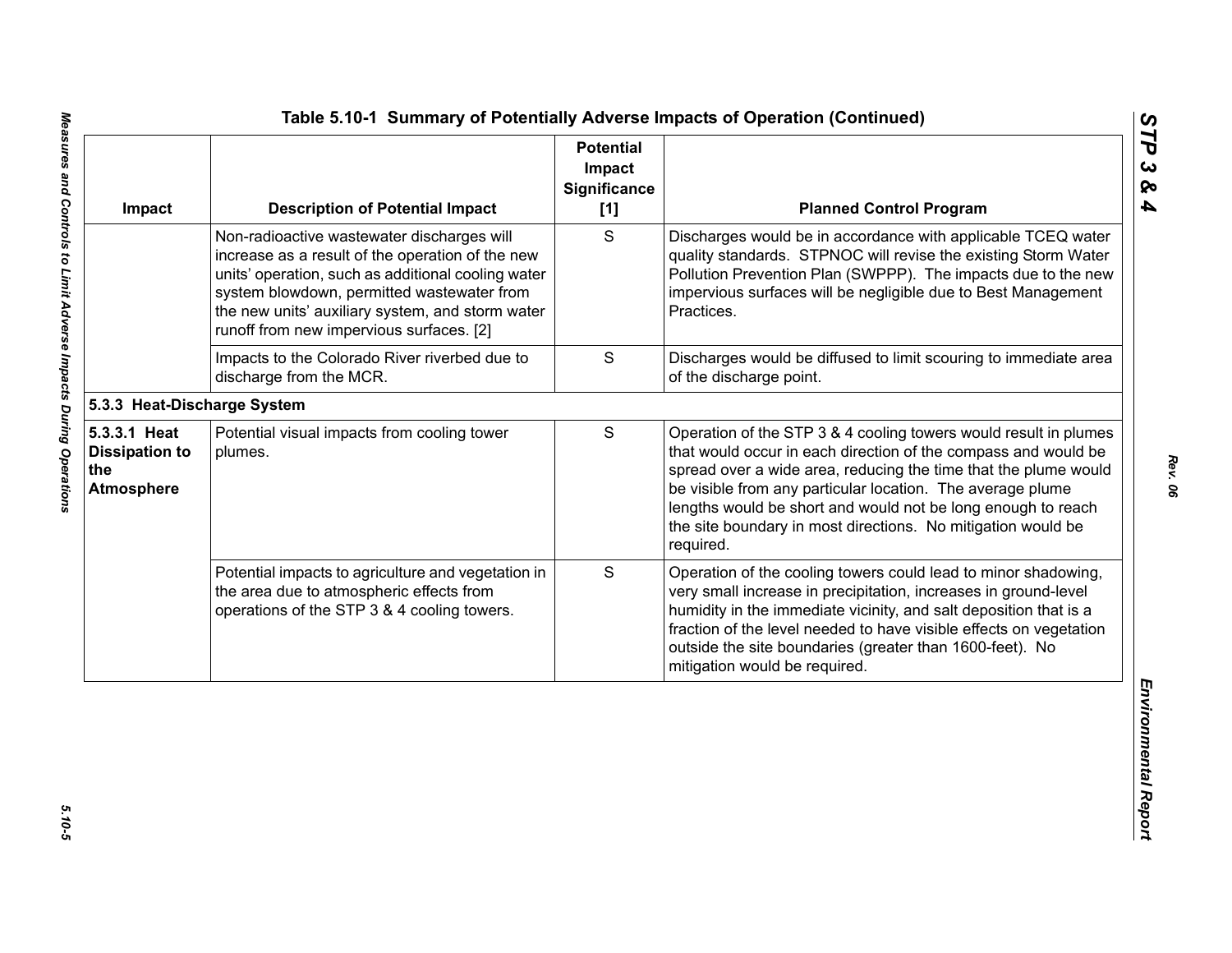| Impact                                             | <b>Description of Potential Impact</b>                                                                                                                                                                                                                                                           | <b>Potential</b><br>Impact<br>Significance<br>$[1]$ | <b>Planned Control Program</b>                                                                                                                                                                                        |
|----------------------------------------------------|--------------------------------------------------------------------------------------------------------------------------------------------------------------------------------------------------------------------------------------------------------------------------------------------------|-----------------------------------------------------|-----------------------------------------------------------------------------------------------------------------------------------------------------------------------------------------------------------------------|
| 5.3.3.2<br><b>Terrestrial</b><br><b>Ecosystems</b> | Potential stressing of vegetation within the site<br>boundary from salt deposition resulting from the<br>operation of the STP 3 & 4 cooling towers.<br>Vegetation stress could result either directly by<br>deposition of salts onto foliage or indirectly from<br>accumulation in the soil. [2] | S                                                   | Salt deposition from mechanical cooling tower operation would be<br>a fraction of the level that leads to leaf damage outside of a 1600-<br>feet radius from the cooling towers. Mitigation would not be<br>required. |
|                                                    | Inclusion of STP 3 & 4 in the existing cooling<br>reservoir system will lead to an increase in<br>operating water level, potentially impacting<br>existing shoreline vegetation and terrestrial biota<br>using the reservoir. [2]                                                                | $\mathbf S$                                         | Prey species will eventually recolonize along the new shoreline.<br>There are other foraging areas in the vicinity until recolonization.<br>Further mitigation would not be required.                                 |
|                                                    | Potential impacts to wildlife from noise from the<br>STP 3 & 4 cooling towers.                                                                                                                                                                                                                   | $\mathbf S$                                         | Noise from cooling towers singly and cumulatively would be less<br>than the level that startles birds or small mammals beyond the<br>immediate vicinity of the towers. No mitigation would be required.               |
|                                                    | Potential impact to avian populations from<br>collisions of individuals with cooling towers. [2]                                                                                                                                                                                                 | S                                                   | Cooling towers of a low height would be used. Low height would<br>cause negligible mortality in birds.                                                                                                                |
| 5.3.4 Impacts<br>to Members of<br>the Public       | Potential impact to members of the public from<br>noise emitted by STP 3 & 4 cooling towers.                                                                                                                                                                                                     | $\mathbf S$                                         | Noise levels 400 feet from the cooling towers are estimated to be<br>less than <60-65 dBA, a level characterized by NRC in NUREG-<br>1555 as of small significance. No mitigation would be required.                  |
|                                                    | Potential health impact to members of the public<br>from contact with human disease-causing<br>thermophilic microorganisms in the MCR.                                                                                                                                                           | S                                                   | No mitigation would be required since access to the MCR is<br>restricted and design and operation of the MCR does not promote<br>an average temperature that is optimal for thermophilic<br>microorganisms.           |
|                                                    | 5.4 Radiological Impacts of Normal Operation                                                                                                                                                                                                                                                     |                                                     |                                                                                                                                                                                                                       |
| 5.4.1 Exposure<br><b>Pathways</b>                  | Potential impacts to environment due to small<br>discharges of radioactive liquids and gases. [2]                                                                                                                                                                                                | $\mathbf S$                                         | Monitor radiological releases as required by radiological<br>monitoring program.                                                                                                                                      |

Measures and Controls to Limit Adverse Impacts During Operations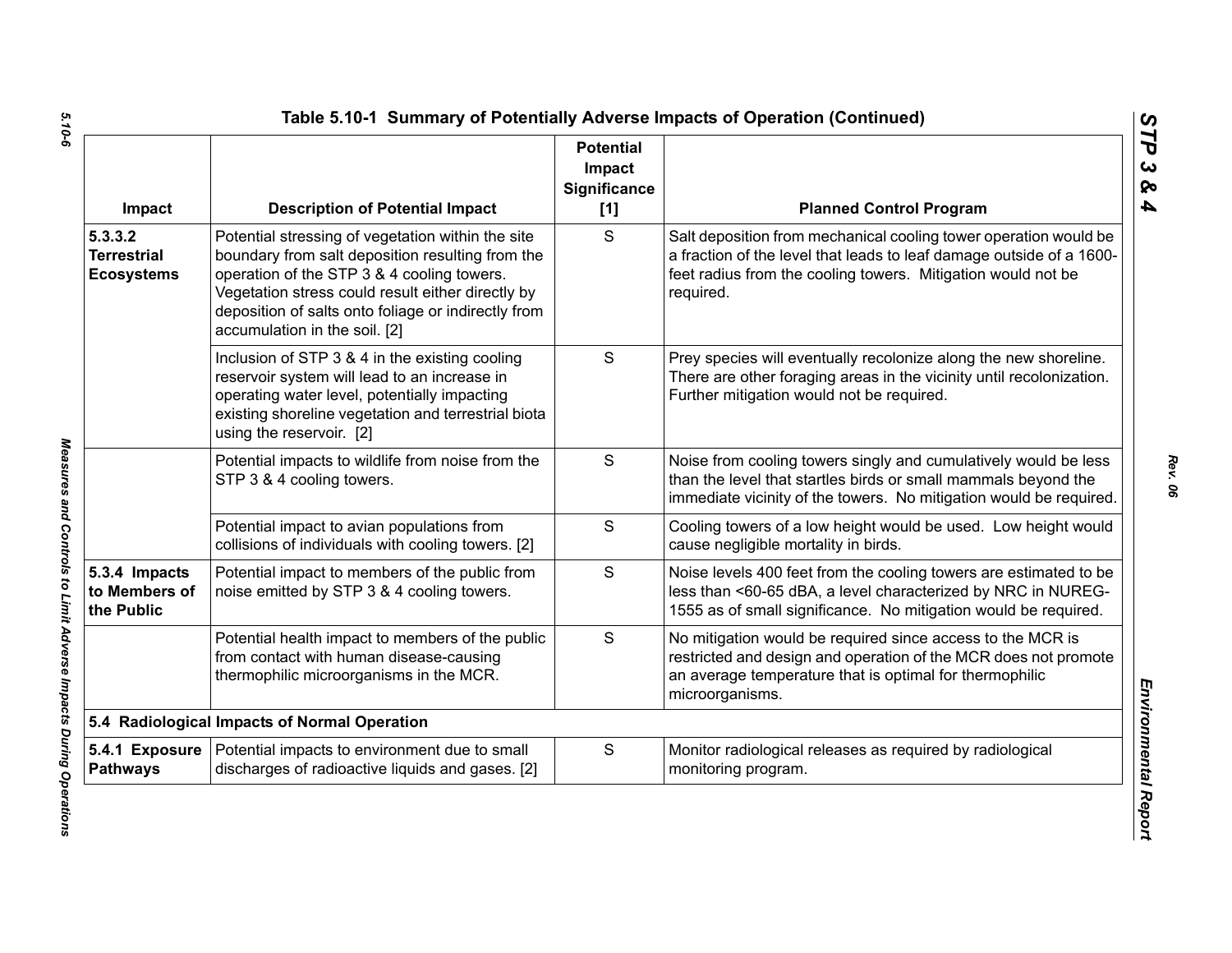| Impact                                                                | <b>Description of Potential Impact</b>                                                                                                                                                                                                                                                                                           | <b>Potential</b><br>Impact<br>Significance<br>[1] | <b>Planned Control Program</b>                                                                                                                                                                                                                                                                                                                                                                                                                                                                                          |
|-----------------------------------------------------------------------|----------------------------------------------------------------------------------------------------------------------------------------------------------------------------------------------------------------------------------------------------------------------------------------------------------------------------------|---------------------------------------------------|-------------------------------------------------------------------------------------------------------------------------------------------------------------------------------------------------------------------------------------------------------------------------------------------------------------------------------------------------------------------------------------------------------------------------------------------------------------------------------------------------------------------------|
| 5.4.2 Radiation<br>Doses to<br><b>Members of the</b><br><b>Public</b> | Potential impacts to the public within 50 miles of<br>the plant.                                                                                                                                                                                                                                                                 | S                                                 | Potential liquid pathway doses would be 2.93E-4 millirem per<br>year per unit for total body for the maximally exposed individual<br>and 0.0017 person-rem per year (2 units) for collective total body<br>doses to the public within 50 miles. Potential gaseous pathway<br>doses would be 0.4 millirem per year for total body for the<br>maximally exposed individual and 0.50 person-rem per year for<br>the collective total body Monitor radiological releases as required<br>by radiological monitoring program. |
| 5.4.3 Impacts<br>to Members of<br>the Public                          | Potential health impacts to members of the<br>public from exposure to radiological releases.<br>Modeling using the design and operational<br>parameters of STP 3 & 4 results in estimated<br>doses to the public that are within the design<br>objectives of 10 CFR 50 Appendix I and within<br>regulatory limits of 40 CFR 190. | S                                                 | Monitor radiological releases as required by radiological<br>monitoring program.                                                                                                                                                                                                                                                                                                                                                                                                                                        |
| 5.4.4 Impacts<br>to Biota Other<br>than Members<br>of the Public      | Potential impacts to terrestrial and aquatic<br>ecosystems from chronic radiation exposure<br>(much less than 100 mrad/day) caused by the<br>small discharges of radioactive liquids and gases<br>from the operation of STP 3 & 4.                                                                                               | S                                                 | Monitor radiological releases as required by radiological<br>monitoring program.                                                                                                                                                                                                                                                                                                                                                                                                                                        |
| 5.4.5<br>Occupational<br>Radiation<br><b>Doses</b>                    | Potential health impacts to workers from<br>radiation exposure of an annual maximum of<br>dose of 98.9 person-rem per unit.                                                                                                                                                                                                      | S                                                 | Monitor radiological releases as required by radiological<br>monitoring program.                                                                                                                                                                                                                                                                                                                                                                                                                                        |

*STP 3 & 4*

 $5.10 - 7$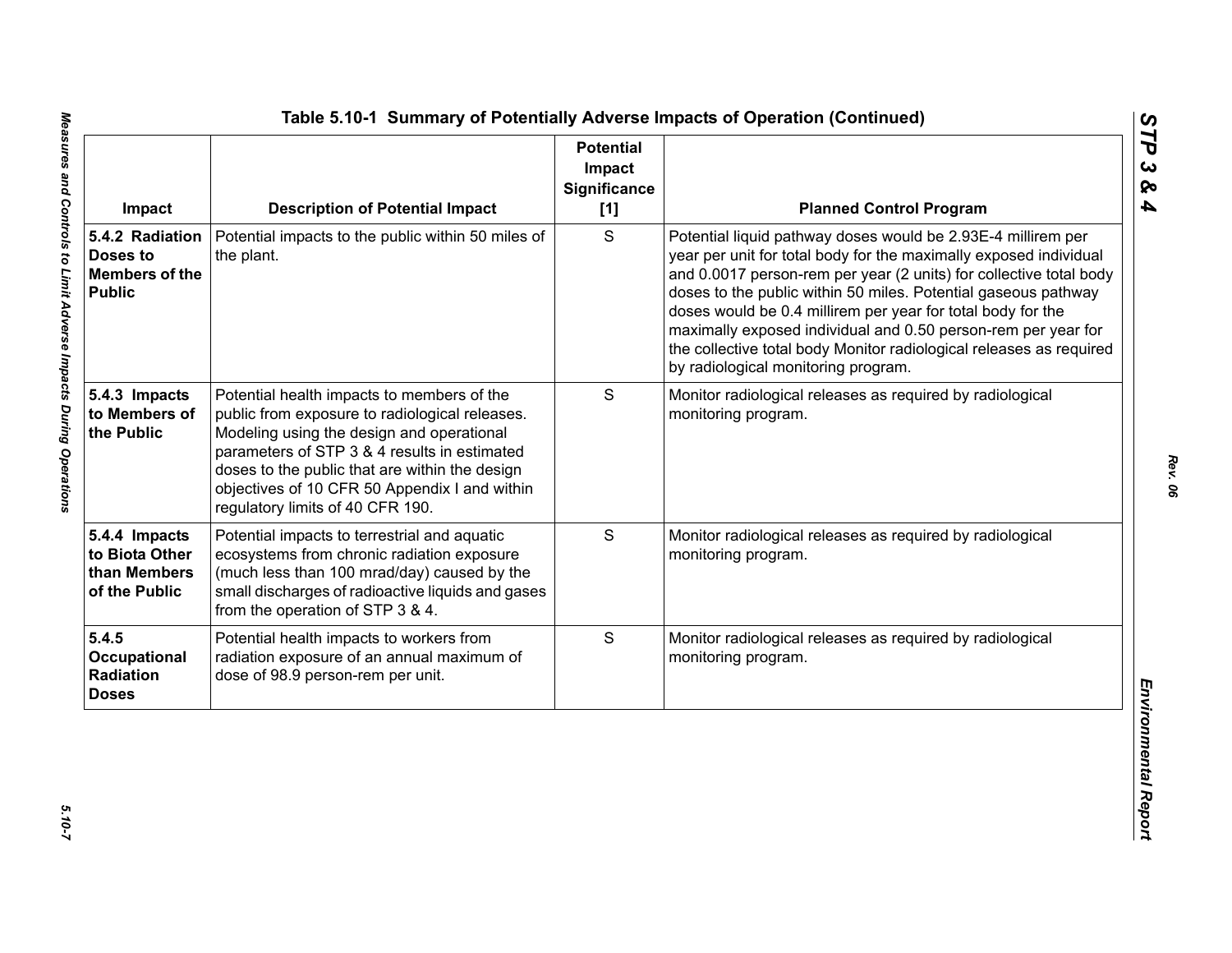| Impact                                                                    | <b>Description of Potential Impact</b>                                                                                                                                                                                                                                                                                                               | <b>Potential</b><br>Impact<br>Significance<br>[1] | <b>Planned Control Program</b>                                                                                                                |
|---------------------------------------------------------------------------|------------------------------------------------------------------------------------------------------------------------------------------------------------------------------------------------------------------------------------------------------------------------------------------------------------------------------------------------------|---------------------------------------------------|-----------------------------------------------------------------------------------------------------------------------------------------------|
|                                                                           | 5.5 Environmental Impact of Waste                                                                                                                                                                                                                                                                                                                    |                                                   |                                                                                                                                               |
| 5.5.1 Non-<br><b>Radioactive</b><br><b>Waste System</b><br><b>Impacts</b> | Potential impacts to water quality of Colorado<br>River from increase in discharges from the MCR.<br>The reservoir would be receiving an increased<br>volume of wastewater, increased amount of<br>chemicals in its receipt of water and wastewater<br>from STP 3 & 4 systems, and treated wastewater<br>from a new sanitary waste treatment system. | S                                                 | Obtain TPDES permit and comply with its discharge limits and<br>monitoring requirements.                                                      |
|                                                                           | Potential impacts to water quality of surface<br>water due to increased volume of storm water<br>resulting from new impervious surfaces. [2]                                                                                                                                                                                                         | S                                                 | Conduct storm water monitoring as required by storm water<br>permit.<br>Revise the SWPPP to avoid/minimize releases of contaminated<br>water. |
|                                                                           | Potential impacts to air quality from emissions of<br>auxiliary systems operated on an intermittent<br>basis. [2]                                                                                                                                                                                                                                    | S                                                 | Comply with the state of Texas permit limits and regulations for<br>operating air emission sources.                                           |
|                                                                           | Operation of new units would result in an<br>increase in the total volume of solid waste<br>generated at the STP site. Potential impacts to<br>environment offsite due to disposal of solid<br>waste generated as a result of the operation of<br>STP 3 & 4. [2]                                                                                     | S                                                 | Implement existing no radioactive solid waste reuse and recycling<br>policies.                                                                |
| 5.5.2 Mixed<br><b>Waste Impacts</b>                                       | Potential impacts to environment offsite due to<br>disposal of up to 5 cubic meters of mixed waste<br>that could be generated as a result of the<br>operation of STP 3 & 4.                                                                                                                                                                          | S                                                 | Update existing STP waste minimization plan for operation of<br>STP 3 & 4.                                                                    |
|                                                                           | Potential health impacts to workers due to<br>potential exposure to chemicals during handling<br>and storage of mixed wastes.                                                                                                                                                                                                                        | S                                                 | Implement materials handling and safety procedures.                                                                                           |

 $5.10 - 8$ *5.10-8 Measures and Controls to Limit Adverse Impacts During Operations* 

Measures and Controls to Limit Adverse Impacts During Operations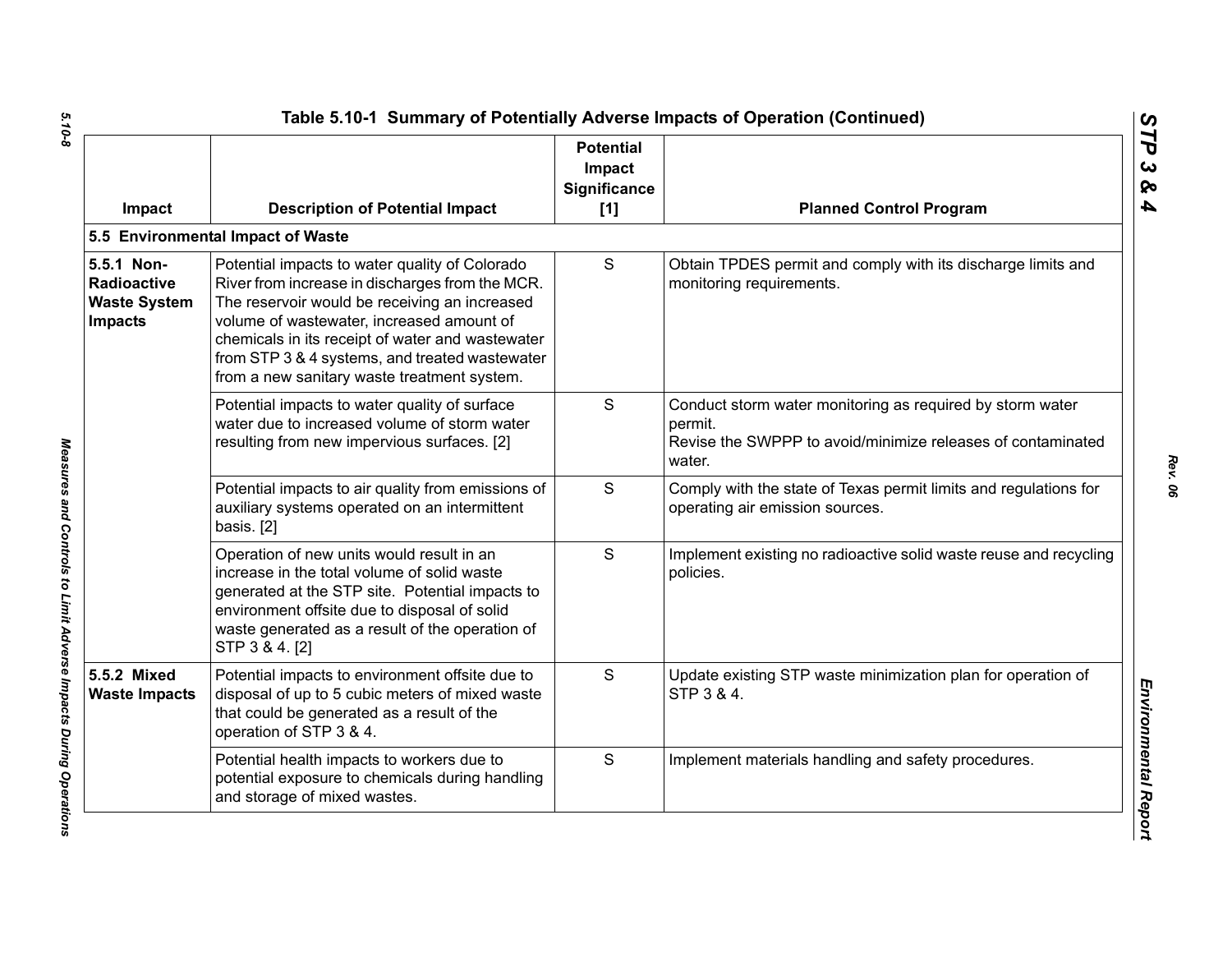| Impact                                           | <b>Description of Potential Impact</b>                                                                                                                                                                              | <b>Potential</b><br>Impact<br><b>Significance</b><br>[1] | <b>Planned Control Program</b>                                                                                                                                                                                                                                                                                                                                                                                                                                                                                                                                                                                                                                                                                 |
|--------------------------------------------------|---------------------------------------------------------------------------------------------------------------------------------------------------------------------------------------------------------------------|----------------------------------------------------------|----------------------------------------------------------------------------------------------------------------------------------------------------------------------------------------------------------------------------------------------------------------------------------------------------------------------------------------------------------------------------------------------------------------------------------------------------------------------------------------------------------------------------------------------------------------------------------------------------------------------------------------------------------------------------------------------------------------|
|                                                  | Potential health impacts to offsite workers and<br>emergency response personnel due to exposure<br>to chemical and radiological hazards during<br>accidental releases and cleanup activities.                       | S                                                        | Revise Integrated Spill Contingency Plan as necessary to<br>address handling and transport of mixed waste generated at STP<br>384.                                                                                                                                                                                                                                                                                                                                                                                                                                                                                                                                                                             |
|                                                  | 5.6 Transmission System Impacts                                                                                                                                                                                     |                                                          |                                                                                                                                                                                                                                                                                                                                                                                                                                                                                                                                                                                                                                                                                                                |
| 5.6.1<br><b>Terrestrial</b><br><b>Ecosystems</b> | Potential impacts to vegetation and habitat within<br>the transmission line rights of way from routine<br>maintenance of woody vegetative growth by<br>manual and mechanical methods and<br>herbicides.             | $\mathsf S$                                              | There will be no increase in transmission line maintenance due to<br>the addition of STP 3 & 4. Mitigation is not required for current<br>maintenance activities associated with STP 1 & 2; therefore,<br>mitigation is not anticipated with the addition of STP 3 & 4 (Note:<br>maintenance is performed the transmission system owners).                                                                                                                                                                                                                                                                                                                                                                     |
| 5.6.2 Aquatic<br><b>Ecosystems</b>               | Potential water quality impacts and subsequent<br>impacts to populations of important aquatic<br>species from maintenance activities in<br>transmission corridors that lie at or near water<br>bodies and wetlands. | S                                                        | There will be no increase in transmission line maintenance due to<br>the addition of STP 3 & 4. The use of chemicals (chiefly<br>herbicides) in right-of-way vegetation management is also a<br>public concern, but potentially toxic effects of these chemicals are<br>mitigated by the use of EPA-registered formulations that are<br>approved for use in utility rights-of-way. All four of the<br>transmission service providers require chemical applicators to be<br>trained in the safe use of herbicides and require supervisory<br>personnel to hold Texas Department of Agriculture Commercial<br>Pesticide Applicators Licenses (Note: maintenance is performed<br>the transmission system owners). |
| 5.6.3 Impacts<br>of Members of<br>the Public     | Potential health impacts to members of the<br>public from transmission lines.                                                                                                                                       | S                                                        | Induced current from transmission lines would be less than 5<br>millamperes. No mitigation would be required.                                                                                                                                                                                                                                                                                                                                                                                                                                                                                                                                                                                                  |

*STP 3 & 4*

*Rev. 06*

 $5.10 - 9$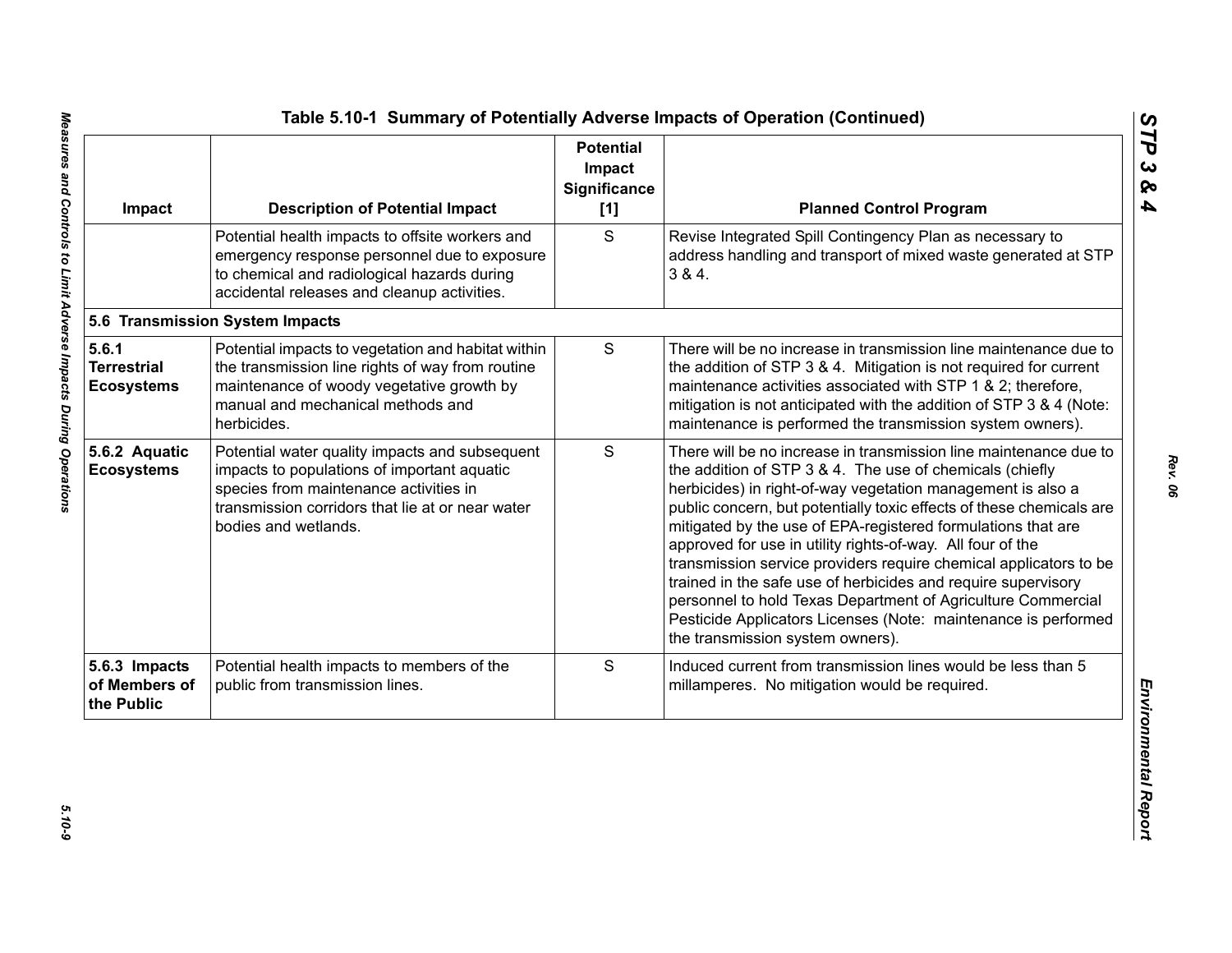| Impact                              | <b>Description of Potential Impact</b>                                                                                                                                                                                                                                                                                                                                                                                                                                        | <b>Potential</b><br>Impact<br><b>Significance</b><br>[1] | <b>Planned Control Program</b>                                                                                                                                                                                                                                                                                           |
|-------------------------------------|-------------------------------------------------------------------------------------------------------------------------------------------------------------------------------------------------------------------------------------------------------------------------------------------------------------------------------------------------------------------------------------------------------------------------------------------------------------------------------|----------------------------------------------------------|--------------------------------------------------------------------------------------------------------------------------------------------------------------------------------------------------------------------------------------------------------------------------------------------------------------------------|
|                                     | 5.7 Uranium Fuel Cycle Impacts                                                                                                                                                                                                                                                                                                                                                                                                                                                |                                                          |                                                                                                                                                                                                                                                                                                                          |
|                                     | 5.7.1 Land Use   Potential impacts to land use from fuel cycle.<br>Total annual land requirements for fuel cycle<br>support would be 21 permanently committed<br>acres and 160 temporarily committed acres per<br>unit.                                                                                                                                                                                                                                                       | S                                                        | Impacts to land from the fuel cycle, in comparison with land<br>requirements for fossil fuel fired plant, are small and mitigation<br>would not be required.                                                                                                                                                             |
| 5.7.2 Water<br><b>Use</b>           | Potential impacts to water resources from fuel<br>cycle. Total annual water use for the fuel cycle<br>would be $1.82 \times 10^{10}$ gallons per unit. [2]                                                                                                                                                                                                                                                                                                                    | S                                                        | Practical mitigation for this impact does not exist.                                                                                                                                                                                                                                                                     |
| 5.7.3 Fossil<br><b>Fuel Impacts</b> | Potential impacts to fossil fuel resources from<br>fuel cycle.                                                                                                                                                                                                                                                                                                                                                                                                                | $\mathsf{S}$                                             | Electric energy needs for fuel cycle would be less than 5% of the<br>output of one of the proposed units. Natural gas consumption for<br>fuel cycle support if used instead to generate electricity would<br>yield less than 0.4% of the energy output of one of the proposed<br>units. No mitigation would be required. |
| 5.7.4 Chemical<br><b>Effluents</b>  | Potential impacts to air and water quality from<br>fuel cycle. Gaseous effluents would be less than<br>0.052% of all 2005 US $SO_2$ emissions and less<br>than 0.012% of all 2005 US $NO_x$ emissions.<br>Liquid effluents from fuel enrichment and<br>fabrication are subject to federal, state, and/or<br>local requirements and limitations. Milling<br>chemical effluents are not released in quantities<br>sufficient to have significant impacts on the<br>environment. | S                                                        | All chemical discharges released into the environment are subject<br>to requirements and limitations set by an appropriate federal,<br>state, or local agency.                                                                                                                                                           |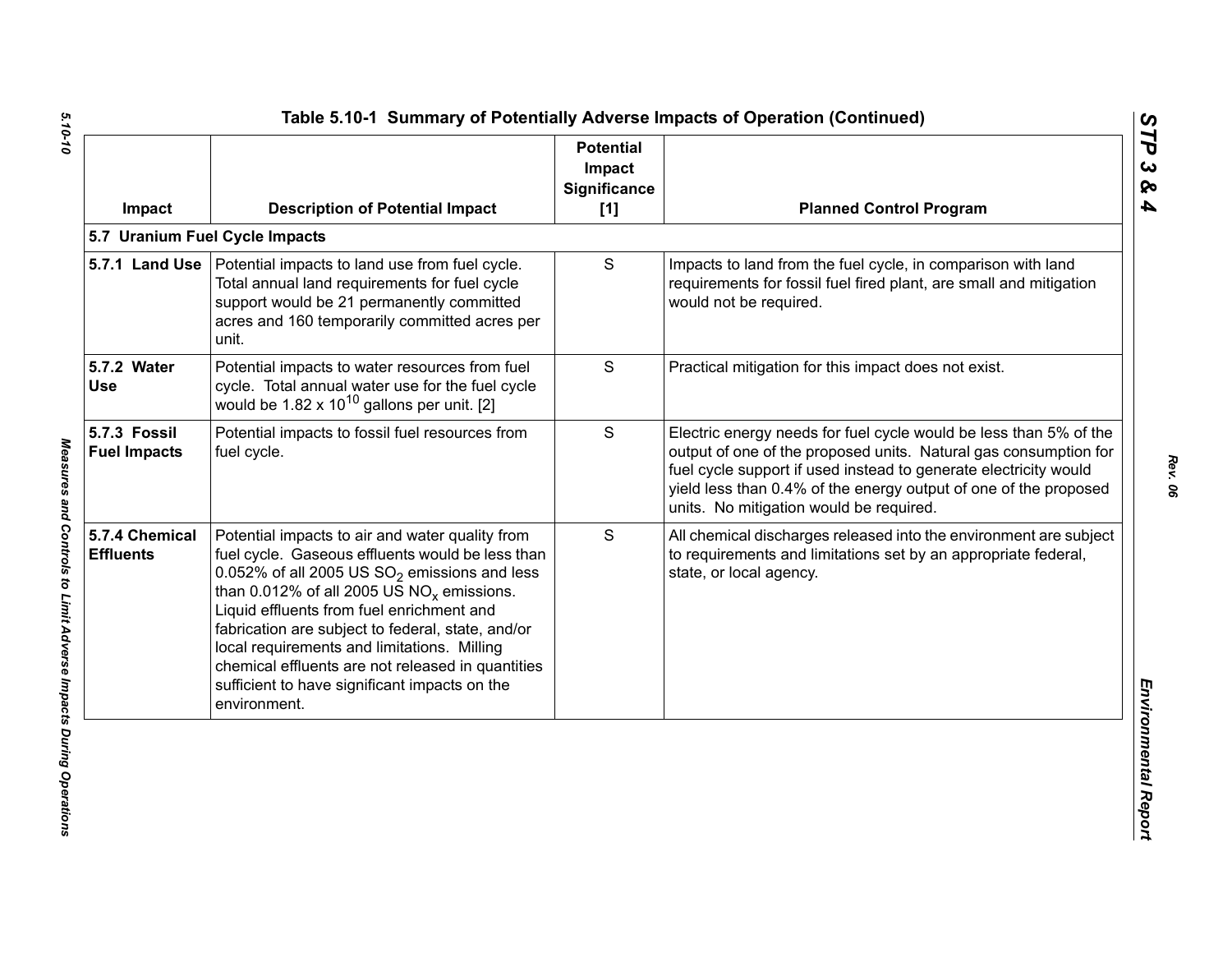| S<br>Potential health impacts to members of the<br>No mitigation would be required.<br>public from radioactive effluents from the fuel<br>Radioactive<br>cycle. The estimated whole-body population<br><b>Effluents</b><br>dose commitment to the U.S. population would<br>be approximately 2600 person-rem per year per<br>unit an estimate that correlates with 1.9 fatalities<br>per year to the U.S. population.<br>5.7.6<br>S<br>Potential environmental impacts from disposal of<br>Radioactive<br>radioactive wastes generated as a result of the<br><b>Waste</b><br>fuel cycle. No significant radioactive releases to<br>time an NRC-licensed high-level waste disposal facility is<br>the environment are expected from low-level<br>waste disposal. No releases to the environment<br>are expected from the repository disposal of<br>other uses.<br>transuranic and high-level waste.<br>S<br>Potential health impacts to fuel cycle workers<br>caused by radiation exposure. The estimated<br>limit of 10 CFR 20.<br>occupational dose (to all fuel cycle workers<br>cumulatively) is approximately 960 person-rem | Impact | <b>Description of Potential Impact</b> | <b>Potential</b><br>Impact<br><b>Significance</b><br>[1] | <b>Planned Control Program</b>                                                                                                                                                                                                                                                   |
|---------------------------------------------------------------------------------------------------------------------------------------------------------------------------------------------------------------------------------------------------------------------------------------------------------------------------------------------------------------------------------------------------------------------------------------------------------------------------------------------------------------------------------------------------------------------------------------------------------------------------------------------------------------------------------------------------------------------------------------------------------------------------------------------------------------------------------------------------------------------------------------------------------------------------------------------------------------------------------------------------------------------------------------------------------------------------------------------------------------------------------|--------|----------------------------------------|----------------------------------------------------------|----------------------------------------------------------------------------------------------------------------------------------------------------------------------------------------------------------------------------------------------------------------------------------|
|                                                                                                                                                                                                                                                                                                                                                                                                                                                                                                                                                                                                                                                                                                                                                                                                                                                                                                                                                                                                                                                                                                                                 | 5.7.5  |                                        |                                                          |                                                                                                                                                                                                                                                                                  |
| 5.7.7<br>Occupational<br><b>Dose</b>                                                                                                                                                                                                                                                                                                                                                                                                                                                                                                                                                                                                                                                                                                                                                                                                                                                                                                                                                                                                                                                                                            |        |                                        |                                                          | Disposal area(s) would be a permitted waste disposal facility with<br>a land use designated for such activities. Disposal area would be<br>operated under appropriate regulations and guidelines until such<br>constructed. At that time, the storage area could be restored for |
| per year per unit.                                                                                                                                                                                                                                                                                                                                                                                                                                                                                                                                                                                                                                                                                                                                                                                                                                                                                                                                                                                                                                                                                                              |        |                                        |                                                          | The dose to any individual would be maintained within the dose                                                                                                                                                                                                                   |
|                                                                                                                                                                                                                                                                                                                                                                                                                                                                                                                                                                                                                                                                                                                                                                                                                                                                                                                                                                                                                                                                                                                                 |        |                                        |                                                          |                                                                                                                                                                                                                                                                                  |

5.10-11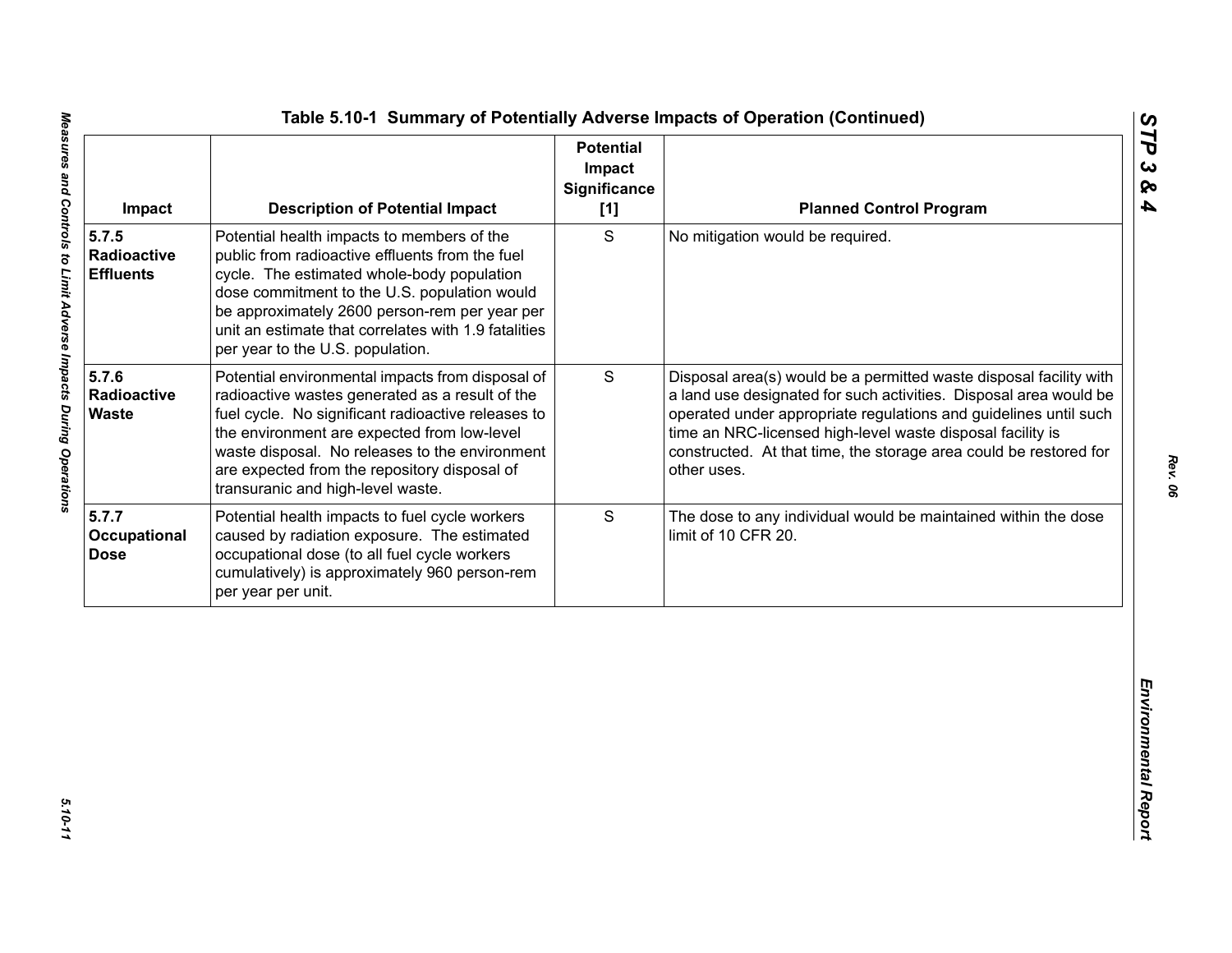| Impact                                         | <b>Description of Potential Impact</b>                                                                                                                                                                                                                                                                                                                                              | <b>Potential</b><br>Impact<br><b>Significance</b><br>[1] | <b>Planned Control Program</b>                                                                                                                                                                                                                                                                                 |
|------------------------------------------------|-------------------------------------------------------------------------------------------------------------------------------------------------------------------------------------------------------------------------------------------------------------------------------------------------------------------------------------------------------------------------------------|----------------------------------------------------------|----------------------------------------------------------------------------------------------------------------------------------------------------------------------------------------------------------------------------------------------------------------------------------------------------------------|
| 5.7.8<br><b>Transportation</b>                 | Potential health impacts to transportation<br>workers and members of the public caused by<br>radiation exposure resulting from the loading,<br>unloading, and transport of radioactive materials<br>associated with the fuel cycle. The estimated<br>dose to workers and the public from<br>transportation associated with the fuel cycle is 4<br>person-rem per year per unit. [2] | S                                                        | Limit amounts of waste handled and disposed of through source<br>reduction, recycling, treatment, to the extent practical and<br>feasible. Construct onsite storage facilities, as required, for<br>wastes and implement a waste management program in<br>compliance with applicable regulatory requirements.  |
| 5.8 Socioeconomic Impacts                      |                                                                                                                                                                                                                                                                                                                                                                                     |                                                          |                                                                                                                                                                                                                                                                                                                |
| 5.8.1 Physical<br><b>Impacts</b>               | Degradation of roads in the vicinity due to<br>increased traffic from commuting of operations<br>workers and deliveries for STP 3 & 4.                                                                                                                                                                                                                                              | ${\mathsf S}$                                            | Increased tax revenue from STP 3 & 4 will allow for the local<br>government to improve roads as needed.                                                                                                                                                                                                        |
|                                                | Potential impacts to air quality from limited,<br>short-term operation of auxiliary systems.                                                                                                                                                                                                                                                                                        | $\mathsf{S}$                                             | Obtain air permits and operate systems within permit limits and<br>monitor emissions as required.                                                                                                                                                                                                              |
|                                                | Visual impacts to landscape from reactor<br>buildings, cooling towers, and associated<br>plumes.                                                                                                                                                                                                                                                                                    | S                                                        | No mitigation would be required.                                                                                                                                                                                                                                                                               |
| 5.8.2 Social<br>and Economic<br><b>Impacts</b> | Potential adverse economic impact to Matagorda<br>County residents due to potential increase in<br>rental rates and housing prices due to influx of<br>operations workers. [2]                                                                                                                                                                                                      | $M-L$                                                    | Maintain communication with local and regional governmental<br>and non-government organizations in a timely manner so that<br>they are aware of number of workers coming (and the number of<br>construction workers departing) and the timing of arrivals (and<br>departures) to allow for community planning. |
|                                                | Increased demand for water by operations<br>workers would further stress water supplies<br>which are predicted by the water planning<br>organization to fall short of water demand after<br>2010. [2]                                                                                                                                                                               | $S-M$                                                    | Maintain communication with local and regional governmental<br>and non-government organizations in a timely manner so that<br>they are aware of number of workers coming (and the number of<br>construction workers departing) and the timing of arrivals (and<br>departures) to allow for community planning. |

Measures and Controls to Limit Adverse Impacts During Operations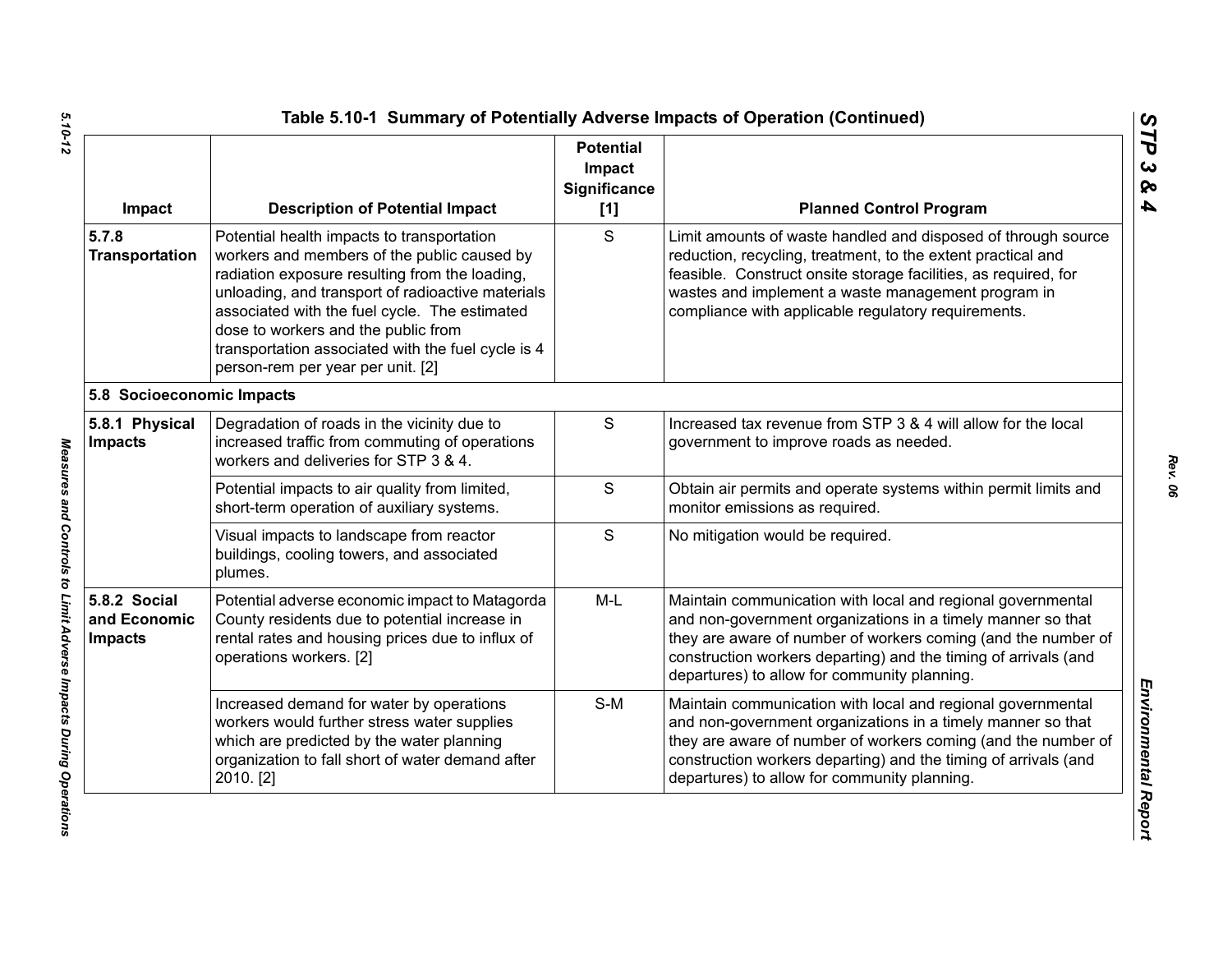| Impact                                                        | <b>Description of Potential Impact</b>                                                                                                                                                                                                          | <b>Potential</b><br>Impact<br><b>Significance</b><br>[1] | <b>Planned Control Program</b>                                                                                                                                                                                                                                                                                                                                                                                                                                                                                     |
|---------------------------------------------------------------|-------------------------------------------------------------------------------------------------------------------------------------------------------------------------------------------------------------------------------------------------|----------------------------------------------------------|--------------------------------------------------------------------------------------------------------------------------------------------------------------------------------------------------------------------------------------------------------------------------------------------------------------------------------------------------------------------------------------------------------------------------------------------------------------------------------------------------------------------|
| 5.8.2 Social<br>and Economic<br><b>Impacts</b><br>(continued) | Increased wastewater volume as a result of in-<br>migrating operations workforce would contribute<br>to an overall population-related increase in<br>wastewater volume which could exceed<br>wastewater treatment capabilities in the area. [2] | $S-M$                                                    | Maintain communication with local and regional governmental<br>and non-government organizations in a timely manner so that<br>they are aware of number of workers coming (and the number of<br>construction workers departing) and the timing of arrivals (and<br>departures) to allow for community planning.                                                                                                                                                                                                     |
|                                                               | Potential impact to police and fire department<br>services in Matagorda and Brazoria Counties<br>due to small increases in the ratio of<br>residents/residences to police and firefighters.<br>$[2]$                                            | $\mathbf S$                                              | Maintain communication with local and regional governmental<br>and non-government organizations in a timely manner so that<br>they are aware of number of workers coming (and the number of<br>construction workers departing) and the timing of arrivals (and<br>departures) to allow for community planning.                                                                                                                                                                                                     |
|                                                               | Potential impact to medical services in<br>Matagorda and Brazoria Counties due to<br>medical service needs of in-migrating operations<br>workforce.                                                                                             | S                                                        | Maintain communication with local and regional governmental<br>and non-government organizations in a timely manner so that<br>they are aware of number of workers coming (and the number of<br>construction workers departing) and the timing of arrivals (and<br>departures) to allow for community planning.<br>Increased property tax revenues as a result of the increased<br>population, and, in the case of Matagorda County, property taxes<br>on the new reactors, would fund additional medical services. |
|                                                               |                                                                                                                                                                                                                                                 |                                                          |                                                                                                                                                                                                                                                                                                                                                                                                                                                                                                                    |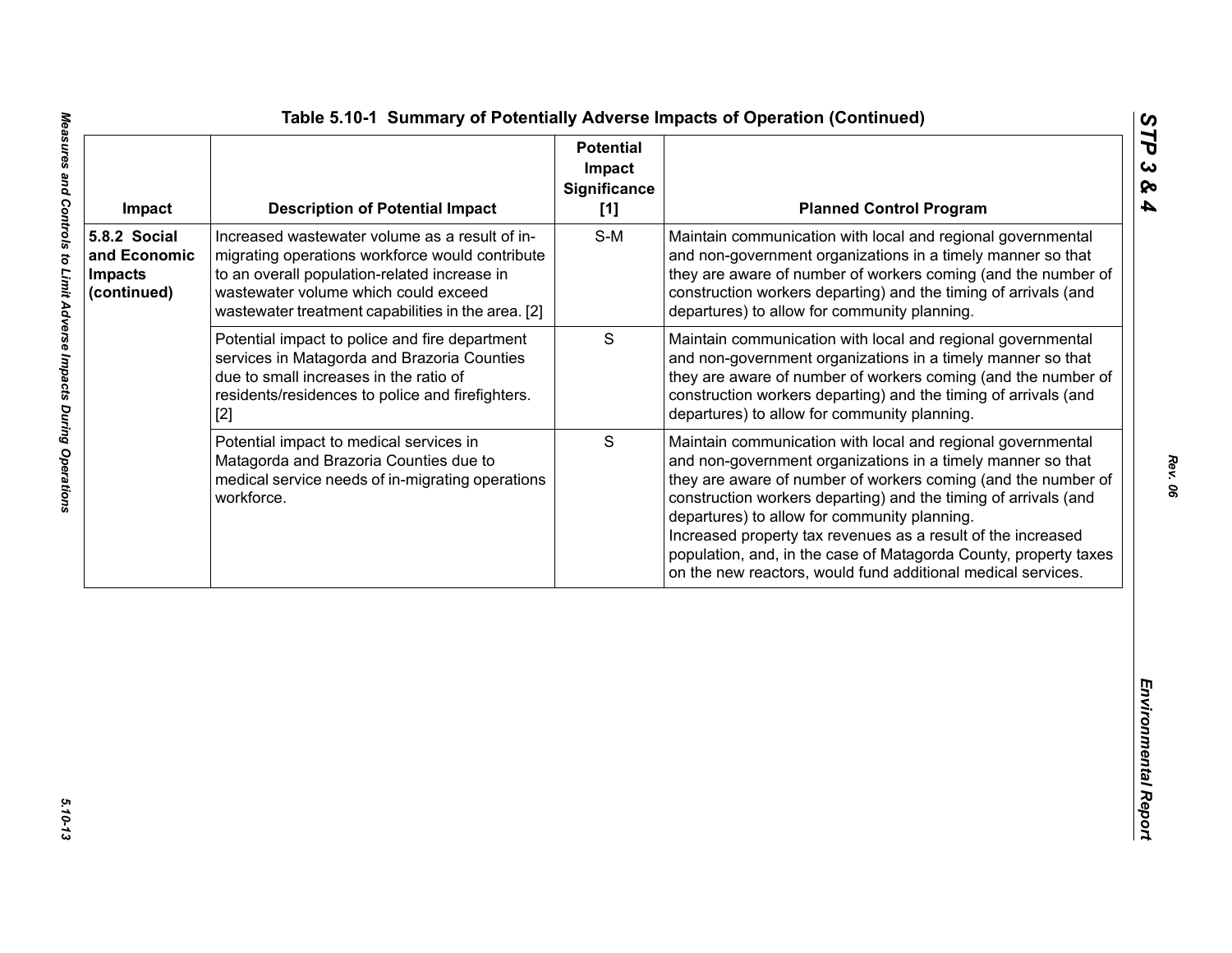| Impact                                                        | <b>Description of Potential Impact</b>                                                                                                                                                                    | <b>Potential</b><br>Impact<br>Significance<br>[1] | <b>Planned Control Program</b>                                                                                                                                                                                                                                                                                                                                                                                                                                                                                                                                        |
|---------------------------------------------------------------|-----------------------------------------------------------------------------------------------------------------------------------------------------------------------------------------------------------|---------------------------------------------------|-----------------------------------------------------------------------------------------------------------------------------------------------------------------------------------------------------------------------------------------------------------------------------------------------------------------------------------------------------------------------------------------------------------------------------------------------------------------------------------------------------------------------------------------------------------------------|
| 5.8.2 Social<br>and Economic<br><b>Impacts</b><br>(continued) | Impact to Matagorda County schools due to in-<br>migrating operations workforce increasing the<br>student population by an estimated 14 percent.<br>$[2]$                                                 | M-L                                               | Maintain communication with local and regional governmental<br>and non-government organizations in a timely manner so that<br>they are aware of number of workers coming (and the number of<br>construction workers departing) and the timing of arrivals (and<br>departures) to allow for community planning.<br>Increased property tax revenues as a result of the increased<br>population, and, in the case of Matagorda County, property taxes<br>on the new reactors, would fund additional teachers and facilities<br>for Palacios Independent School District. |
|                                                               | Traffic congestion due to operations and outage<br>workforces commuting. Hourly vehicle capacity<br>would be exceeded during shift changes with<br>only the operations workforce commuting to<br>STP. [2] | $M-L$                                             | Stagger outage schedules so only one unit will be down at a time.<br>Stagger arrival and departure times.                                                                                                                                                                                                                                                                                                                                                                                                                                                             |
| 5.8.3<br>Environmental<br><b>Justice Impacts</b>              | Low-income rental housing rates could increase<br>due to increased demand for housing, potentially<br>displacing low-income renters in Matagorda<br>County during the construction phase. [2]             | S                                                 | Analysis of housing availability in Matagorda County determined<br>that the probability of this being an issue is low. Because of this,<br>control efforts would not be necessary.                                                                                                                                                                                                                                                                                                                                                                                    |
| 5.9 Decommissioning                                           |                                                                                                                                                                                                           |                                                   |                                                                                                                                                                                                                                                                                                                                                                                                                                                                                                                                                                       |
| 5.9 Decom-<br>missioning                                      | Potential impact to worker health due to<br>occupational exposures.                                                                                                                                       | S                                                 | Continue applicable mitigation measures employed during the<br>operations period for decommissioning activities.                                                                                                                                                                                                                                                                                                                                                                                                                                                      |
|                                                               | Potential health impact to transportation worker<br>and members of the public due to exposure to<br>radiological materials during loading, unloading,<br>and transport.                                   | S                                                 | Continue applicable mitigation measures employed during the<br>operations period for transportation of waste and materials to<br>disposal sites.                                                                                                                                                                                                                                                                                                                                                                                                                      |

5.10-14

*Rev. 06*